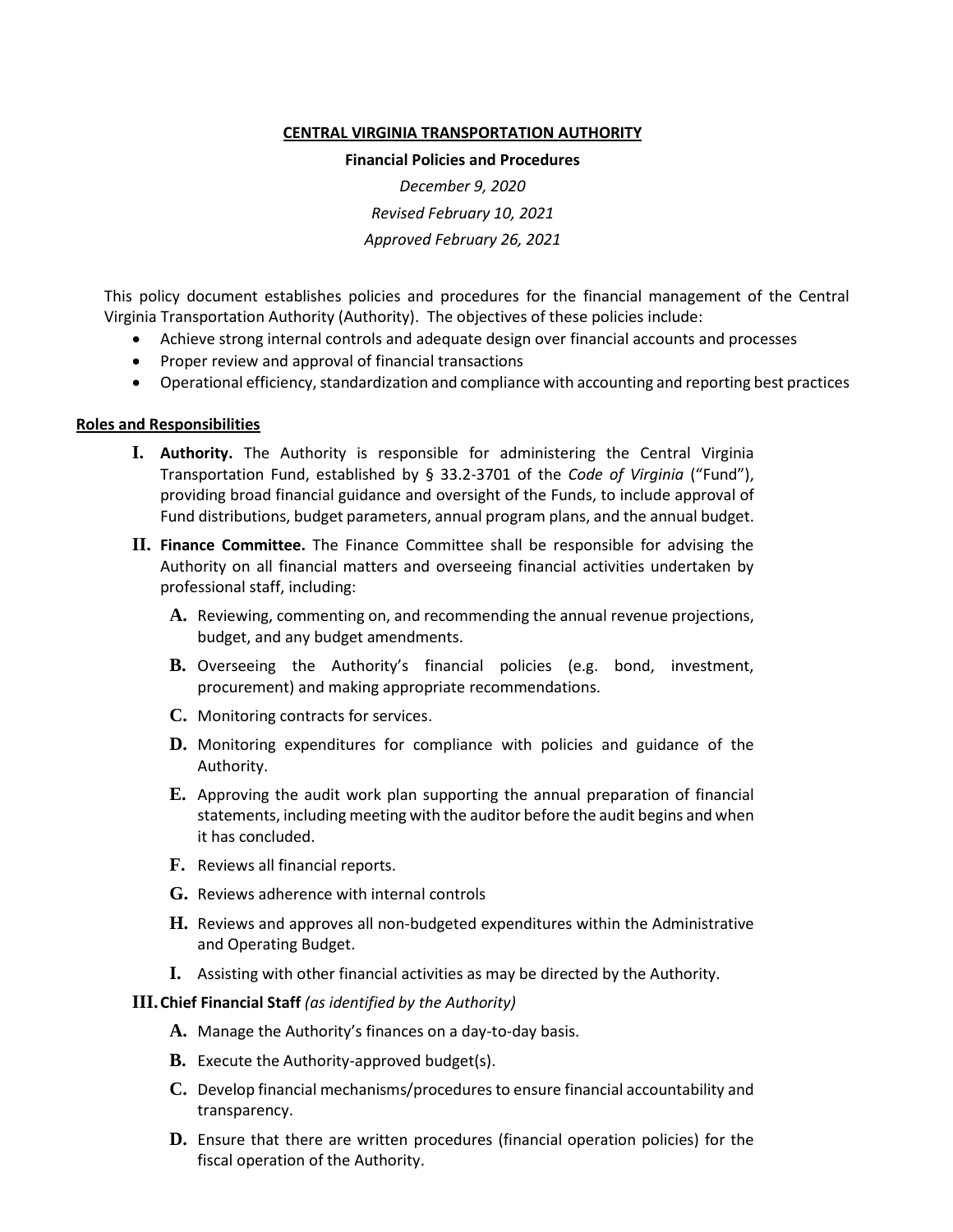- **E.** Provide monthly/quarterly/annual management reports and financial management reports.
- **F.** Develops and prepares annual budget.

# **IV. Fiscal Agent(s)**

- **A.** Assist CVTA Chief Financial Staff, as needed.
- **B.** Provide agreed upon supports described in the Fiscal Agent Agreement (s), which is incorporated by reference and attached hereto.

### **Financial Management and Operations**

- **I. Purpose.** This policy establishes general guidance for the financial management of the CVTA. The objectives of these policies include:
	- **A.** Establishing a framework for strong internal controls and processes.
	- **B.** Ensuring proper management, review, and approval of financial transactions.
	- **C.** Achieving operational efficiencies through standardization of practices.
- **II. General Guidelines.** Financial planning and budgeting shall comply with thefollowing guidelines:
	- **I.** Consistency with Authority policies, strategic plan, project plans, and expressed priorities.
	- **II.** Clarity with respect to any assumptions used in budget development.
	- **III.** Manage cash flow of tax revenues appropriated by the Commonwealth of Virginia.
	- **IV.** Allocating funds consistent with the Code of Virginia and CVTA bylaws.
	- **V.** The CVTA administrative and operating budget funds are to be allocated from the Fund prior to allocations to Fund recipients, per § 33.2-3701(D) of the *Code of Virginia*.
	- **VI.** Planning and budgeting process that provides for Authority approval of an annual budget by May 15<sup>th</sup>.
	- **VII.** The financial condition of the Authority shall be reviewed by the Finance Committee on a quarterly basis and the Authority annually, or as necessary.
	- **VIII.** Annually, the Finance Committee and the Authority will review the annual audited Financial Statements.
	- **IX.** Administrative and Operating Budget expenditures shall be consistent with the approved budget. The Chief Financial Staff may make minor operating budget adjustments (\$10,000 or less) between program areas at his/her discretion; however, major adjustments (>\$10,000) shall have the advance approval by the Finance Committee.

### **III. Banking and Accounts**

- **A.** The designated representative of the CVTA Fiscal Agent for banking services, upon authorization from the Authority, and with the assistance of the CVTA Administrator, opens and closes all bank and other financial accounts.
- **B.** The Finance Committee will review expenditures from all accounts. Transfers among funds and local distributions according to the Virginia Code may be made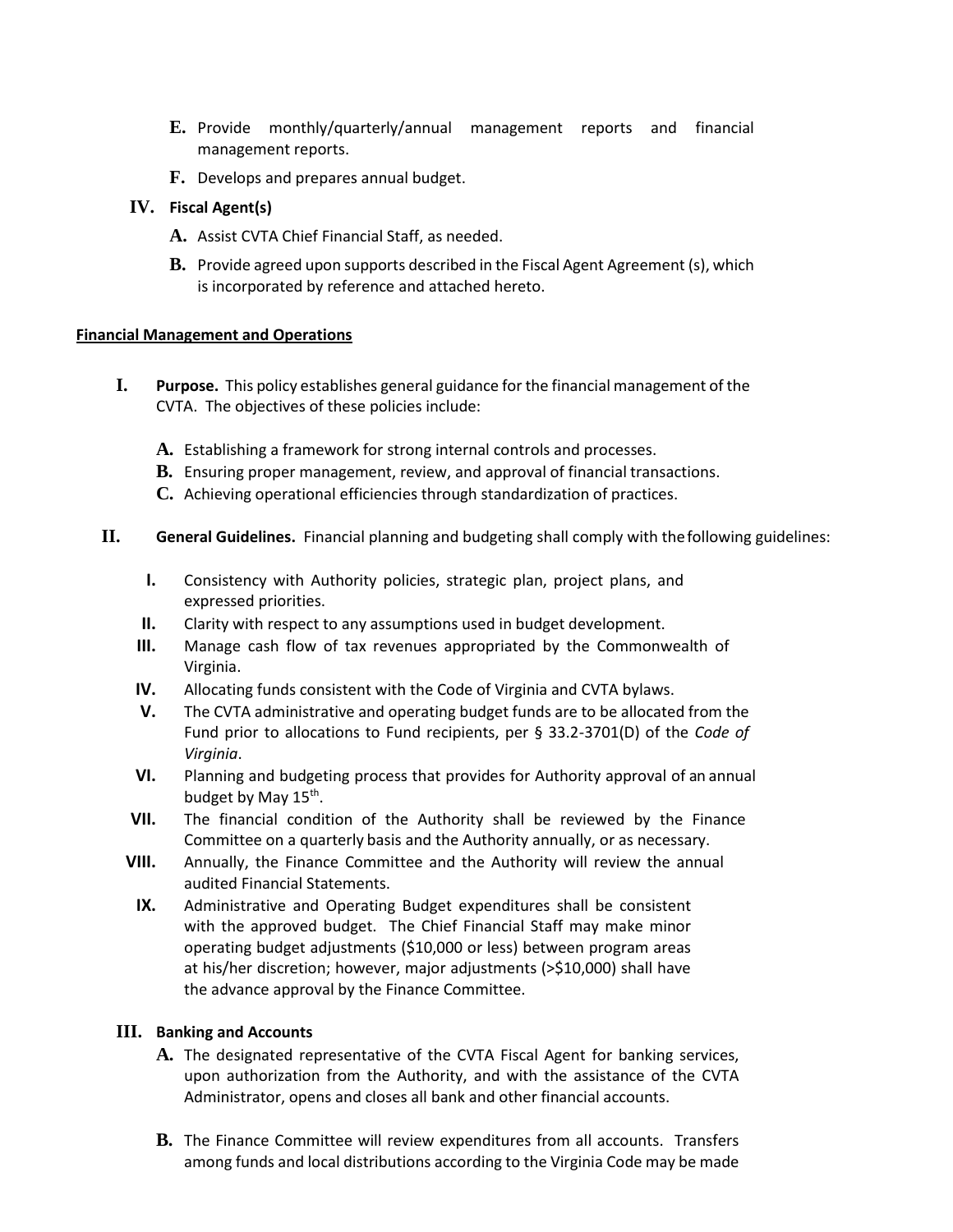administratively according to the procedures for disbursements within that fiscal agent's policies. A designated representative(s) of the Fiscal Agent for cash management may be authorized to sign checks and make disbursements from the administrative and operating bank account based on properly approved documentation authorizing the disbursement.

- **C.** In all cases, expenditures must be consistent with the approved budget or a separate approval by the Authority. Additional procedures must be followed when making disbursements of regional project funds or GRTC funds, as further described herein.
- **D.** No petty cash or other 'Cash on Hand' will be permitted.

### **IV. Advisory Services**

The designated representative of the CVTA Fiscal Agent, in conjunction with the financial advisory firm as provided via the fiscal agent agreement for advisory services, will make necessary recommendations to the finance committee on a range of topics including but not limited to: investments, reserve levels, and the consideration of any future debt issuances.

### **V. Investments**

**A. General.** This statement of investment policy establishes policies for the safeguarding and efficient management of Authority funds and for the purchase, sale, and custody of investment instruments. The goal is to minimize risk and to ensure the availability of cash to meet Authority expenditures, while generating revenue from the use of funds, which might otherwise remain idle.

# **B. Objectives.**

- **1.** The primary objectives of the Authority's investment activities, in priority order, are safety, liquidity, and yield.
- **2.** The investment portfolio shall be designed with the objective of attaining a market rate of return throughout budgetary and economic cycles. This objective shall take into account constraints as to acceptable risk, the characteristics of the Authority's cash flows, and the funding expectationsof approved projects.
- **3.** The Authority shall utilize a third-party investment service as provided by the fiscal agent for financial advisory services to accomplish objectives a and b, in conjunction with the Investment Agent, as provided for through the Fiscal Agent Agreement.
- **4.** The Investment Agent, as provided for through the Fiscal Agent Agreement, shall, annually provide an investment strategy and plan to the Finance Committee.

### **VI. Annual Audit**

The designated representative of the CVTA Fiscal Agent will, in conjunction with a certified 'Vendor', provide advice and consultation, review of financial records and work with the Auditor of Public Accounts (APA) or their selected vendor who performs the annual audit for the Authority.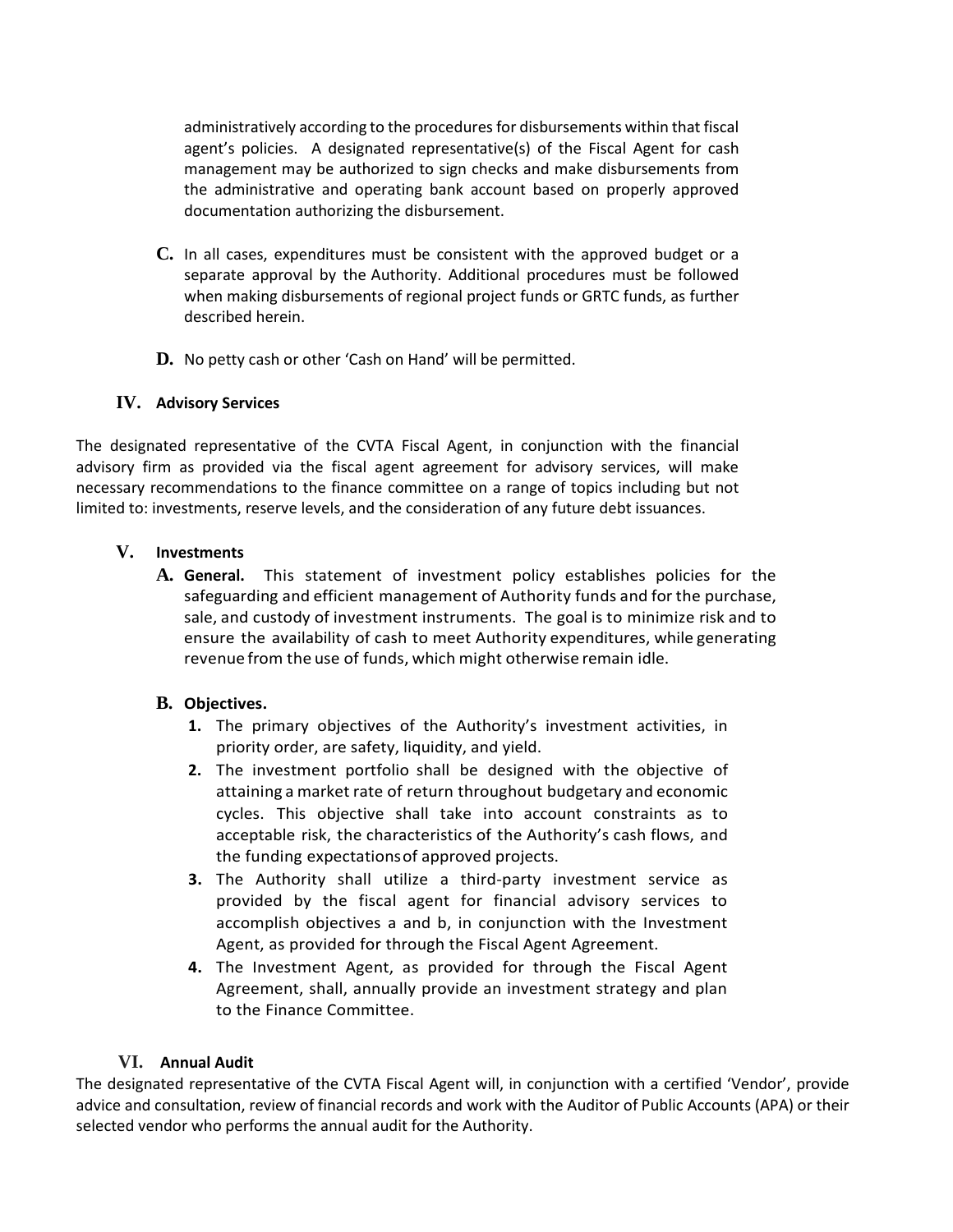- **A. Audit Requirements.** The *Code of Virginia* § 30-140, requires that all authorities, boards and commissions having financial transactions in excess of \$25,000 shall file an audit report within 90 days after the close of the fiscal year with the Auditor of Public Accounts.
	- **1.** The Code of Virginia § 33.2-3703 requires the Auditor of Public Accounts, or his legally authorized representatives, shall annually audit the financial accounts of the Authority, and the cost of such audit shall be borne by the Authority. The audit must be conducted in accordance with generally accepted auditing standards and Government Auditing Standards.
	- **2.** The Auditor of Public Accounts requires the CVTA's financial statements be prepared in accordance with the provisions of the Governmental Accounting Standards Board (GASB).
	- **3.** The *Code of Virginia* § 30-140, requires the CVTA to publish a summary statement of financial condition in a newspaper of general circulation based on its locality. The minimum statement should include total assets, liabilities, and fund balances; total revenues, expenditures, and other sources or uses; and, the resulting net change in fund balances.

### **General Operating and Administrative Funds**

### **A. General.**

**A.** Administrative and Operating Funds shall be used to support the general operations of the Authority.

### **B. Responsibilities**.

### **A. CVTA Administrator.**

- **1.** The Chief Financial Staff will be responsible for preparing and presenting the annual budget for the General Administrative and Operating account for review and recommendation for approval to the Authority by the Finance Committee.
- **2.** Funding for the Administrative and Operating account shall come from the total of funds received in the first transfer for the fiscal year. Distributions described below pursuant to Virginia Code will be made following set aside for the administrative and operating budget.
	- a) All subsequent distributions for the fiscal year described below pursuant to the Virginia Code will be made from the total revenues transferred by the Commonwealth.
- **3.** The CVTA Administrator will provide the Finance Committee with reports on expenditures incurred.

### **B. CVTA Fiscal Agents, in coordination with the CVTA Administrator.**

- **1.** The Lead staff of the Fiscal Agent for cash management services has primary responsibility to ensure Administrative and Operating Funds are properly safeguarded and managed.
- **2.** The Lead staff of the Fiscal Agent for the audit services as review responsibility to ensure Administrative and Operating Funds are properly safeguarded and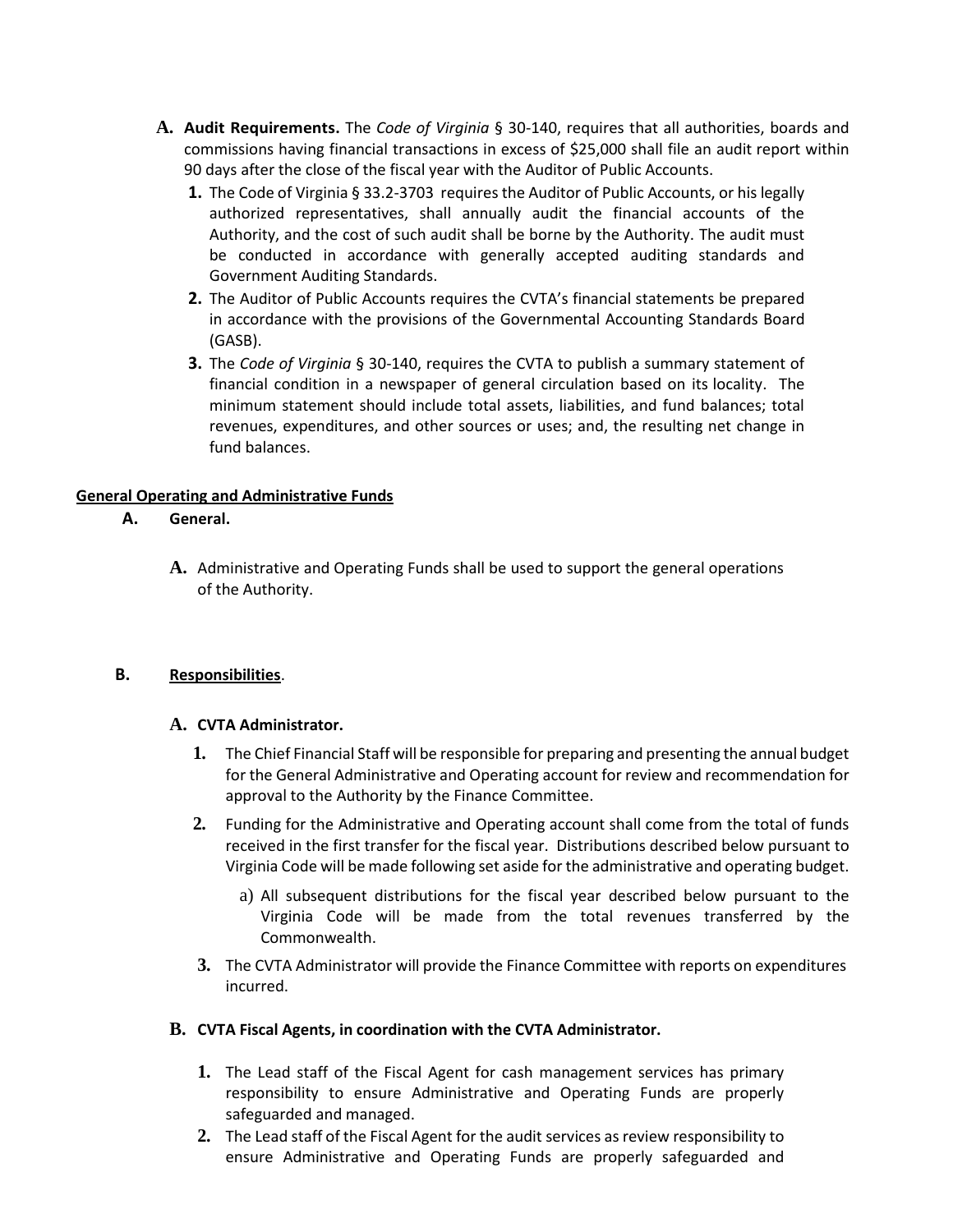managed.

- **3.** The CVTA Administrator has primary responsibility for reviewing requests for payments and submitting for approval when deemed appropriate. The Administrator is also responsible for maintaining records of all expenditures of the Fund.
- **4.** The Lead staff of the Fiscal Agent for cash management services will manage the Authority's cash position to ensure availability of funds to meet payment requests.
- **5.** The CVTA Administrator will provide the Finance Committee with reports on expenditures.
- **6.** The Lead staff of the Fiscal Agent for audit services will review all reports prior to submission to the Finance Committee and Authority.

# **Local Distribution (50% Funds)**

- **I. General.**
	- **A.** The Authority, through the fiscal agent for banking services, will segregate funds received from the Commonwealth of Virginia after setting aside funds necessary to support the annual administrative and operating budget between 50% Local Distribution Funds, 15% GRTC Funds, and 35% Regional Revenue Funds as soon as practicable.
	- **B.** The Authority, through the fiscal agent for banking services, will segregate and distribute Local Funds to jurisdictions based on the proportionate share of each jurisdiction's sales and gas tax each month.
	- **C.** Localities will be required to certify and accept the transfer amounts before funds are disbursed and confirm receipt.
	- **D.** Each jurisdiction shall deposit its Local Funds received from the CVTA into a separate, special fund.
	- **E.** Local Funds must be spent in compliance with the Central Virginia Transportation Authority Act and the CVTA bylaws.
	- **F.** Each jurisdiction is required to provide the Finance Committee a quarterly report on expenditures and must provide CVTA an annual report on expenditures by August 1 each year in the format required by the CVTA. If the annual report is not received by August 1, transfers of the current fiscal year will cease until the certification is submitted in good form.

# **Regional Revenue (35% Funds)**

# **I. General.**

# **A. Regional Funds shall be used to:**

- 1. Fund or maintain a Working Capital Reserve in an amount determined by CVTA Finance Committee.
- 2. Fund cost of issuance and other debt-related fees and services, and debt service payments undertaken by the CVTA.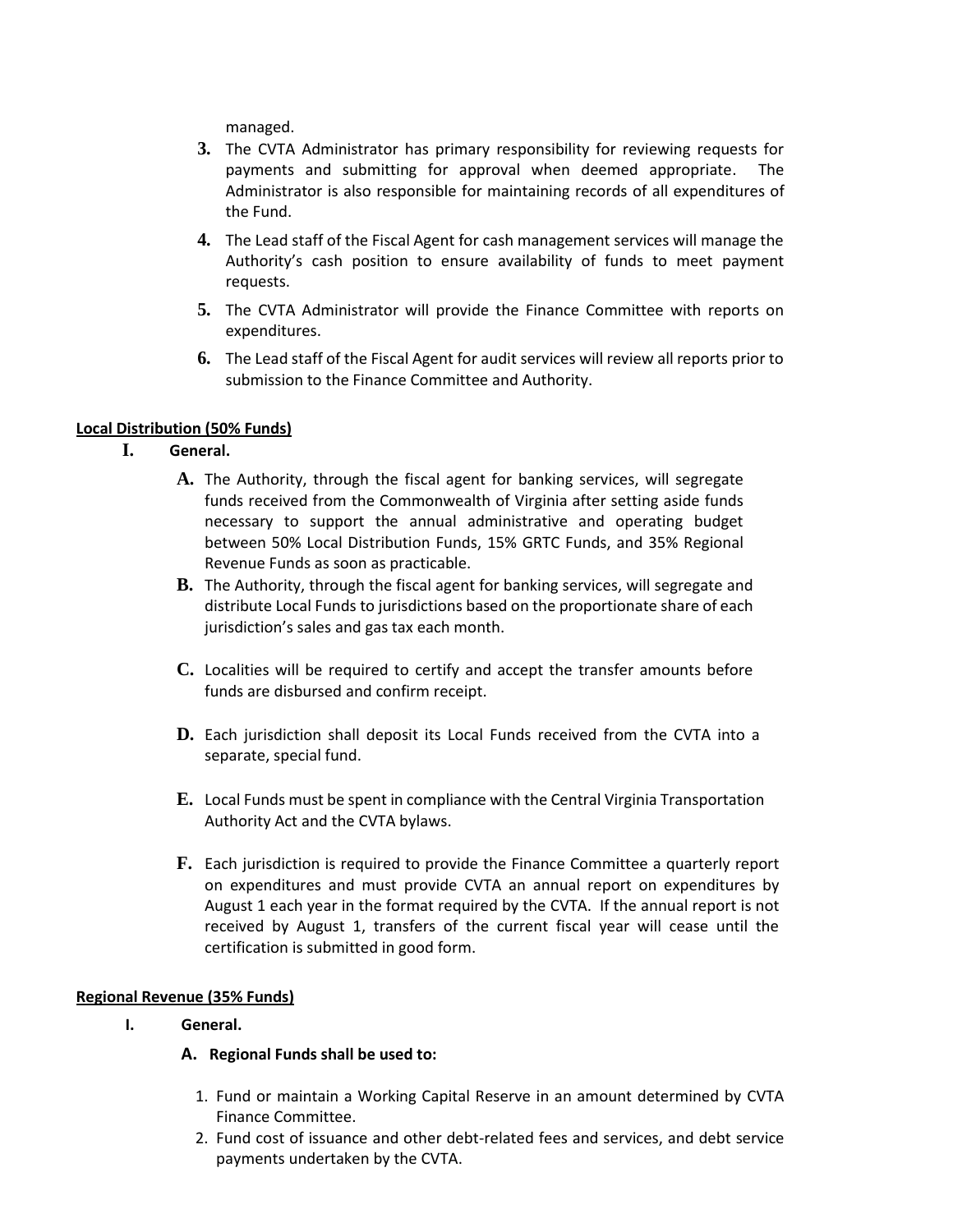3. To fund "pay-as-you-go" (Pay-Go) projects or studies approved by CVTA.

Each project financed by Regional Funds must meet the planning and scoring criteria established by CVTA and must be approved as a regional project through appropriate prioritizing procedures as recommended by the Technical Advisory Committee and approved by the Authority. The planning criteria must be based on an objective and quantifiable analysis that considers the benefits of projects relative to their cost.

> **B.** The Standard Project Agreement (SPA) incorporated within the Memorandum of Agreement Between the VDOT and the CVTA establishes the roles and responsibilities of each party for projects funded by Regional Revenue Funds.

### **II. Responsibilities**

### **A. CVTA Administrator.**

- **1.** Written requests for supplemental project funding shall be submitted to the CVTA Administrator for review. The CVTA Administrator will present a recommendation to the Finance Committee for consideration. The Finance Committee may make a recommendation on any such request to the Authority for final determination.
- **2.** The CVTA Administrator will advise the recipient in writing of questionable uses of any funding which comes to the Authority's attention. The CVTA Administrator will provide a report of the incident and make recommendations for resolution to the Finance Committee. The Finance Committee will forward the issue and possible resolution to the Authority. Additional funding may be withheld until final resolution of the matter.
- **3.** The CVTA Administrator will provide the Finance Committee with quarterly reports on the status of funding for regional projects and will report the same to the Authority at least annually or as otherwise needed.

### **B. CVTA Fiscal Agents, in coordination with the CVTA Administrator.**

- **1.** Fiscal Agent for cash management:
	- a) has primary responsibility to ensure Regional Revenue Funds are properly safeguarded and managed.
	- b) will manage the Authority's cash position to ensure availability of funds to meet programmed reimbursement requests.
- **2.** Fiscal Agent for audit services
	- a) has review responsibility to ensure Regional Revenue Funds are properly safeguarded and managed.
	- b) will review all reports prior to submission to the Finance Committee and Authority
- **3.** The CVTA Administrator
	- a) will manage the requisition process, as outlined in the Standard Project Agreement, for cash flow purposes to facilitate reimbursement to the recipient within 45 days of receiving a completed and approved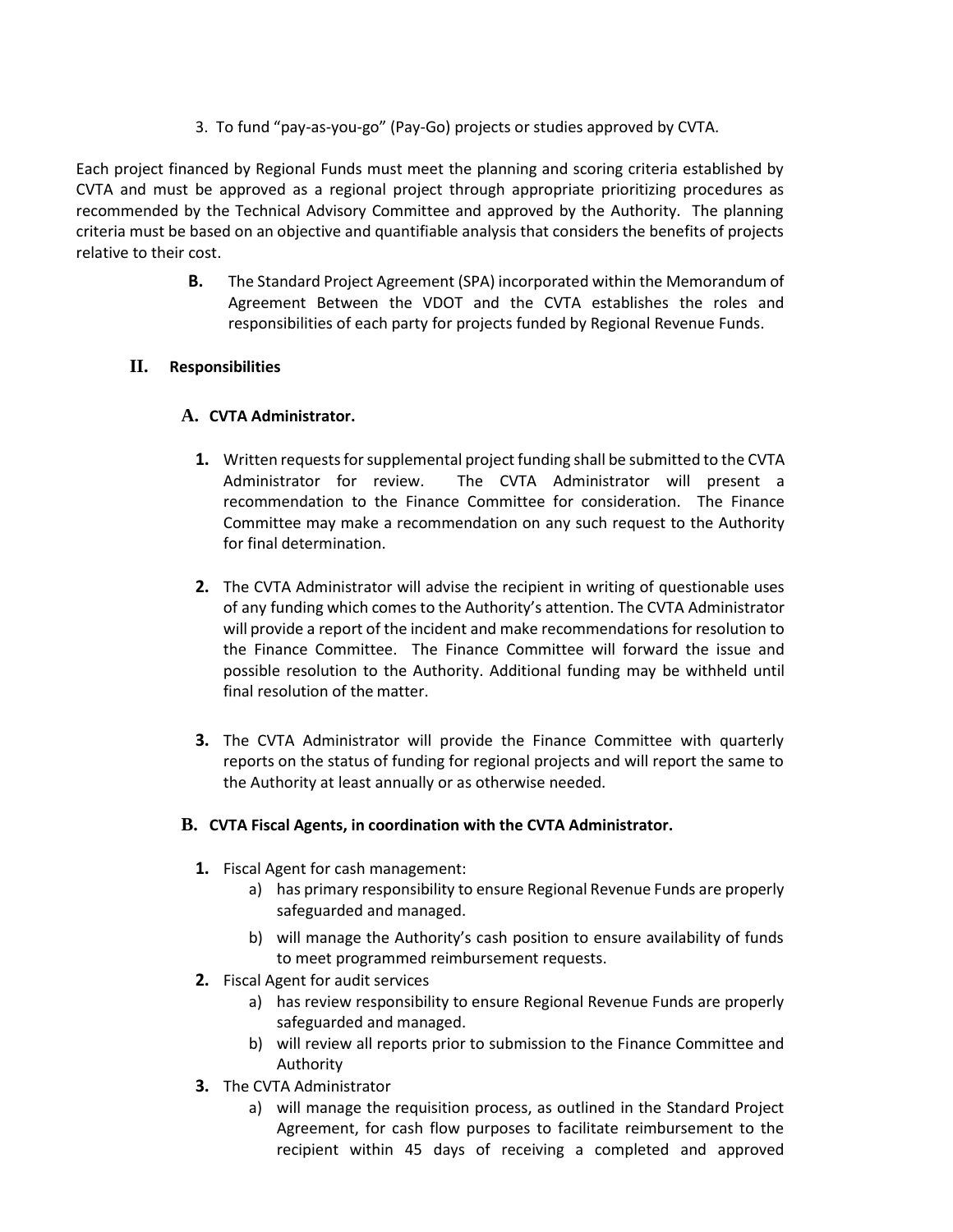requisition request.

b) will provide the Finance Committee with at least quarterly reports on the status of funding for regional projects and will report the same to the Authority at least annually or as otherwise needed.

## **C. Recipients.**

- **1.** Each recipient is responsible to ensure work is performed in accordance with all applicable federal, state, and local laws and regulations, and the SPA.
- **2.** A recipient must acknowledge that the Authority will not be responsible for operating or maintaining the project upon completion.
- **3.** A recipient must comply with will federal and state requirements for other funding sources which may be used to fund the project and certify that it has adhered to all applicable laws and regulations, as well as the requirements of the agreement.

# **D. Other**

**1.** All payments made from regional funds must be first approved or otherwise certified by the chair and vice-chair of the Finance Committee, or their designees, as well as the host locality for the project or VDOT, whomever is serving as project manager.

# **GRTC Revenue (15% Funds)**

- **A.** The Authority will segregate and distribute GRTC funding according to the methodology described in the state code.
- **B.** No locality embraced by the Authority shall reduce its local funding for public transit by more than 50 percent of what it appropriated for public transit as of July 1, 2019. Starting in fiscal year 2023, the amount required to be provided by a locality pursuant to the Central Virginia Transportation Authority Act shall be adjusted annually based on the greater of (i) the change in the United States Average Consumer Price Index for all items, all urban consumers (CPI-U), as published by the Bureau of Labor Statistics for the U.S. Department of Labor for the previous year, or (ii) zero.
- **C.** . GRTC will be required to certify and accept the transfer amounts before funds are disbursed and confirm receipt.
- **D.** GRTC shall deposit the GRTC Revenue (15% Funds) into a separate, special fund.
- **E.** GRTC Revenue (15% Funds) must be applied to operating or capital needs as defined in GRTC's Regional Public Transportation Plan which is developed in conformance with the guidelines required by State Code §33.2-286 and as approved by the Authority per the Central Virginia Transportation Authority Act.
- **F.** GRTC is required to provide the Finance Committee a quarterly report on expenditures by November 15, February 15, May 15, and August 15 and must provide CVTA an annual report on expenditures by December 1 each year